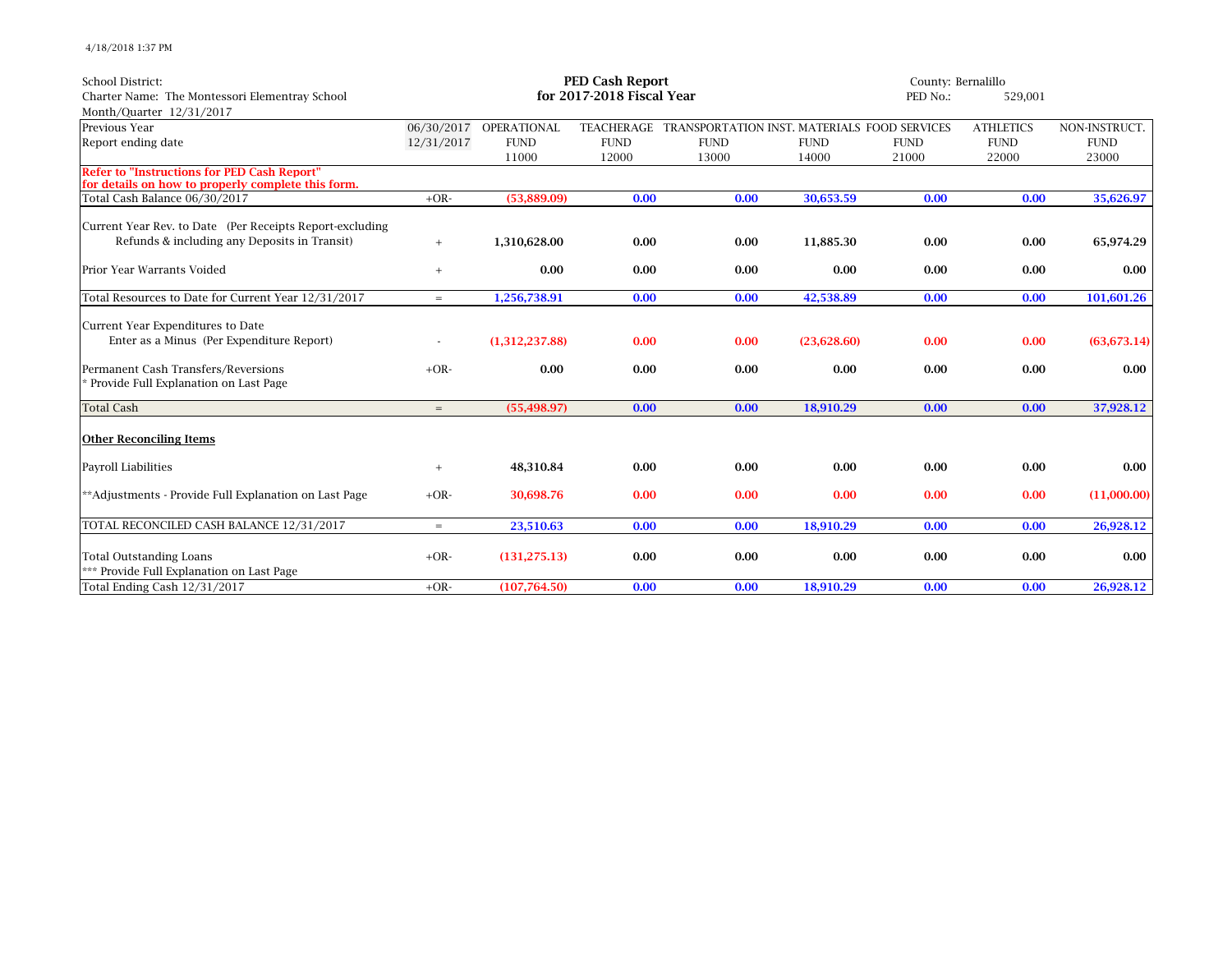| School District:                                         |        |                    | <b>PED Cash Report</b>    |               |                    | County:       | Bernalillo      |                 |
|----------------------------------------------------------|--------|--------------------|---------------------------|---------------|--------------------|---------------|-----------------|-----------------|
| Charter Name: The Montessori Elementray School           |        |                    | for 2017-2018 Fiscal Year |               |                    | PED No.:      | 529,001         |                 |
| Month/Quarter 12/31/2017                                 |        |                    |                           |               |                    |               |                 |                 |
|                                                          |        | <b>FEDERAL</b>     | <b>FEDERAL</b>            | <b>LOCAL</b>  | <b>STATE</b>       | <b>STATE</b>  | <b>LOCAL OR</b> | <b>BOND</b>     |
|                                                          |        | <b>FLOWTHROUGH</b> | <b>DIRECT</b>             | <b>GRANTS</b> | <b>FLOWTHROUGH</b> | <b>DIRECT</b> | <b>STATE</b>    | <b>BUILDING</b> |
|                                                          |        | <b>FUND</b>        | <b>FUND</b>               | <b>FUND</b>   | <b>FUND</b>        | <b>FUND</b>   | <b>FUND</b>     | <b>FUND</b>     |
|                                                          |        | 24000              | 25000                     | 26000         | 27000              | 28000         | 29000           | 31100           |
|                                                          |        |                    |                           |               |                    |               |                 |                 |
| Total Cash Balance 06/30/2017                            | $=$    | 0.00               | 0.00                      | 0.00          | 0.00               | 0.00          | 0.00            | 0.00            |
| Current Year Rev. to Date (Per Receipts Report-excluding |        |                    |                           |               |                    |               |                 |                 |
| Refunds & including any Deposits in Transit)             | $^{+}$ | 0.00               | 0.00                      | 0.00          | 0.00               | 0.00          | 0.00            | 0.00            |
| Prior Year Warrants Voided                               | $^{+}$ | 0.00               | 0.00                      | 0.00          | 0.00               | 0.00          | 0.00            | 0.00            |
| Total Resources to Date for Current Year 12/31/2017      | $=$    | 0.00               | 0.00                      | 0.00          | 0.00               | 0.00          | 0.00            | 0.00            |
| Current Year Expenditures to Date                        |        |                    |                           |               |                    |               |                 |                 |
| Enter as a Minus (Per Expenditure Report)                |        | (71, 737.40)       | 0.00                      | 0.00          | 0.00               | 0.00          | 0.00            | 0.00            |
| Permanent Cash Transfers/Reversions                      | $+OR-$ | 0.00               | 0.00                      | 0.00          | 0.00               | 0.00          | 0.00            | 0.00            |
| * Provide Full Explanation on Last Page                  |        |                    |                           |               |                    |               |                 |                 |
| <b>Total Cash</b>                                        | $=$    | (71, 737.40)       | 0.00                      | 0.00          | 0.00               | 0.00          | 0.00            | 0.00            |
| <b>Other Reconciling Items</b>                           |        |                    |                           |               |                    |               |                 |                 |
| Payroll Liabilities                                      | $^{+}$ | 0.00               | 0.00                      | 0.00          | 0.00               | 0.00          | 0.00            | 0.00            |
| **Adjustments - Provide Full Explanation on Last Page    |        | 0.00               | 0.00                      | 0.00          | 0.00               | 0.00          | 0.00            | 0.00            |
| TOTAL RECONCILED CASH BALANCE 12/31/2017                 | $=$    | (71, 737.40)       | 0.00                      | 0.00          | 0.00               | 0.00          | 0.00            | 0.00            |
| <b>Total Outstanding Loans</b>                           | $+OR-$ | 71,734.40          | 0.00                      | 0.00          | 0.00               | 0.00          | 0.00            | 0.00            |
| *** Provide Full Explanation on Last Page                |        |                    |                           |               |                    |               |                 |                 |
| Total Ending Cash 12/31/2017                             | $+OR-$ | (3.00)             | 0.00                      | 0.00          | 0.00               | 0.00          | 0.00            | 0.00            |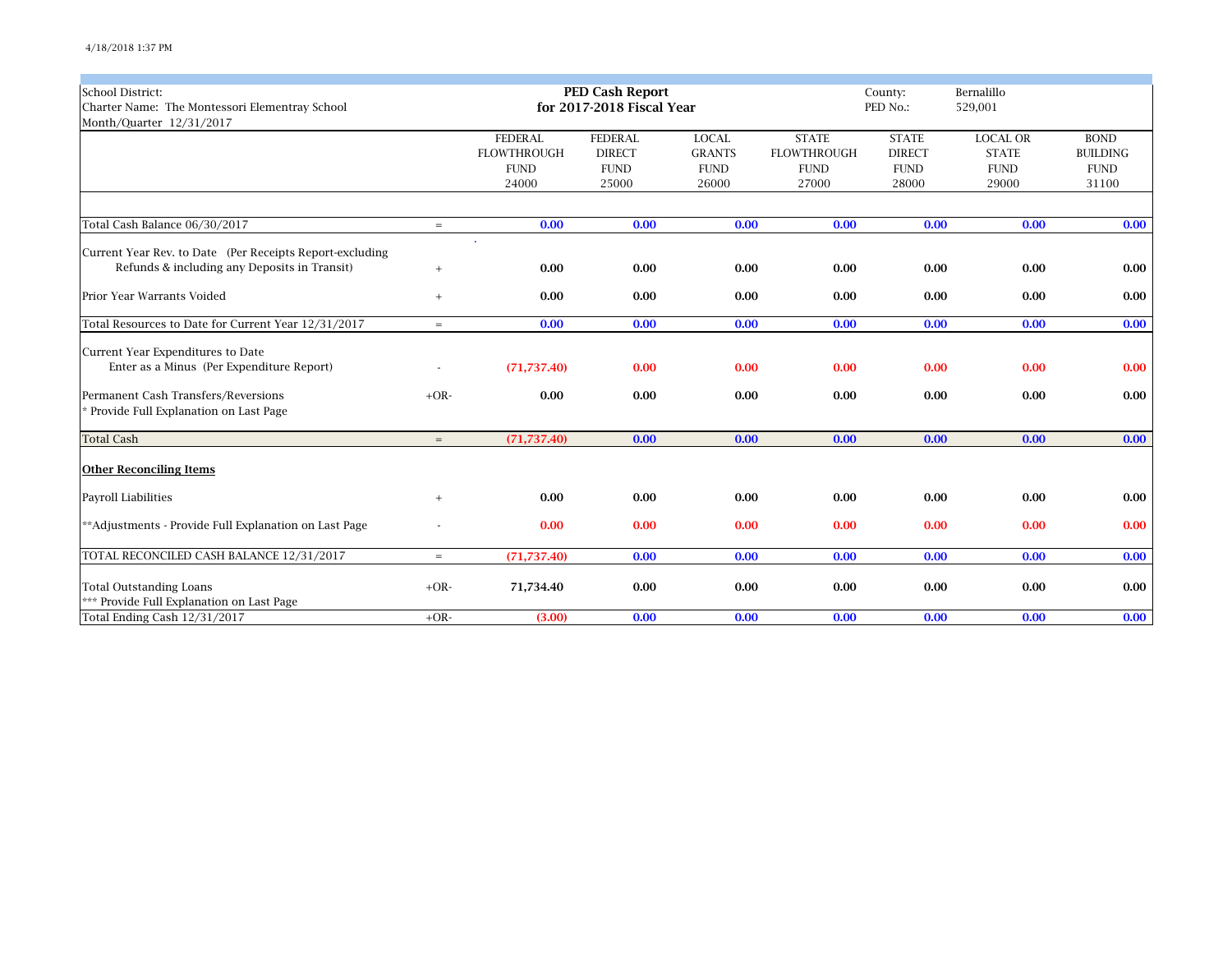| <b>School District:</b>                                  |                   |                             | <b>PED Cash Report</b>    |       |                             | County:      | Bernalillo<br>529,001                                                                                        |              |
|----------------------------------------------------------|-------------------|-----------------------------|---------------------------|-------|-----------------------------|--------------|--------------------------------------------------------------------------------------------------------------|--------------|
| Charter Name: The Montessori Elementray School           |                   |                             | for 2017-2018 Fiscal Year |       | PED No.:                    |              |                                                                                                              |              |
| Month/Quarter 12/31/2017                                 |                   |                             |                           |       |                             |              |                                                                                                              |              |
|                                                          |                   |                             |                           |       |                             |              | PUBLIC SCHOOL SPECIAL CAPITAI SPECIAL CAPITAL SPECIAL CAPITAL CAPITAL IMPROV CAPITAL IMPROV, CAPITAL IMPROV, |              |
|                                                          |                   | CAPITAL OUTLAY OUTLAY LOCAL |                           |       | OUTLAY STATE OUTLAY FEDERAL | <b>HB</b> 33 | SB9-STATE                                                                                                    | SB9-LOCAL    |
|                                                          |                   | 31200                       | 31300                     | 31400 | 31500                       | 31600        | 31700                                                                                                        | 31701        |
|                                                          |                   |                             |                           |       |                             |              |                                                                                                              |              |
| Total Cash Balance 06/30/2017                            | $=$               | 0.00                        | 0.00                      | 0.00  | 0.00                        | 738,530.44   | 0.00                                                                                                         | 193,506.44   |
| Current Year Rev. to Date (Per Receipts Report-excluding |                   |                             |                           |       |                             |              |                                                                                                              |              |
| Refunds & including any Deposits in Transit)             | $\qquad \qquad +$ | 78,594.75                   | 0.00                      | 0.00  | 0.00                        | 70,828.76    | 0.00                                                                                                         | 34,802.39    |
| Prior Year Warrants Voided                               | $^{+}$            | 0.00                        | 0.00                      | 0.00  | 0.00                        | 0.00         | 0.00                                                                                                         | 0.00         |
| Total Resources to Date for Current Year 12/31/2017      | $=$               | 78,594.75                   | 0.00                      | 0.00  | 0.00                        | 809,359.20   | 0.00                                                                                                         | 228,308.83   |
| Current Year Expenditures to Date                        |                   |                             |                           |       |                             |              |                                                                                                              |              |
| Enter as a Minus (Per Expenditure Report)                |                   | (138, 135.48)               | 0.00                      | 0.00  | 0.00                        | (50, 985.95) | 0.00                                                                                                         | (22, 451.84) |
| Permanent Cash Transfers/Reversions                      | $+OR-$            | 0.00                        | 0.00                      | 0.00  | 0.00                        | 0.00         | 0.00                                                                                                         | 0.00         |
| * Provide Full Explanation on Last Page                  |                   |                             |                           |       |                             |              |                                                                                                              |              |
| <b>Total Cash</b>                                        | $=$               | (59, 540.73)                | 0.00                      | 0.00  | 0.00                        | 758,373.25   | 0.00                                                                                                         | 205,856.99   |
| <b>Other Reconciling Items</b>                           |                   |                             |                           |       |                             |              |                                                                                                              |              |
| Payroll Liabilities                                      | $^{+}$            | 0.00                        | 0.00                      | 0.00  | 0.00                        | 0.00         | 0.00                                                                                                         | 0.00         |
| **Adjustments - Provide Full Explanation on Last Page    |                   | 0.00                        | 0.00                      | 0.00  | 0.00                        | 0.00         | 0.00                                                                                                         | 0.00         |
| TOTAL RECONCILED CASH BALANCE 12/31/2017                 | $=$               | (59, 540.73)                | 0.00                      | 0.00  | 0.00                        | 758,373.25   | 0.00                                                                                                         | 205,856.99   |
| <b>Total Outstanding Loans</b>                           | $+OR-$            | 59,540.73                   | 0.00                      | 0.00  | 0.00                        | 0.00         | 0.00                                                                                                         | 0.00         |
| *** Provide Full Explanation on Last Page                |                   |                             |                           |       |                             |              |                                                                                                              |              |
| Total Ending Cash 12/31/2017                             | $+OR-$            | 0.00                        | 0.00                      | 0.00  | 0.00                        | 758,373.25   | 0.00                                                                                                         | 205,856.99   |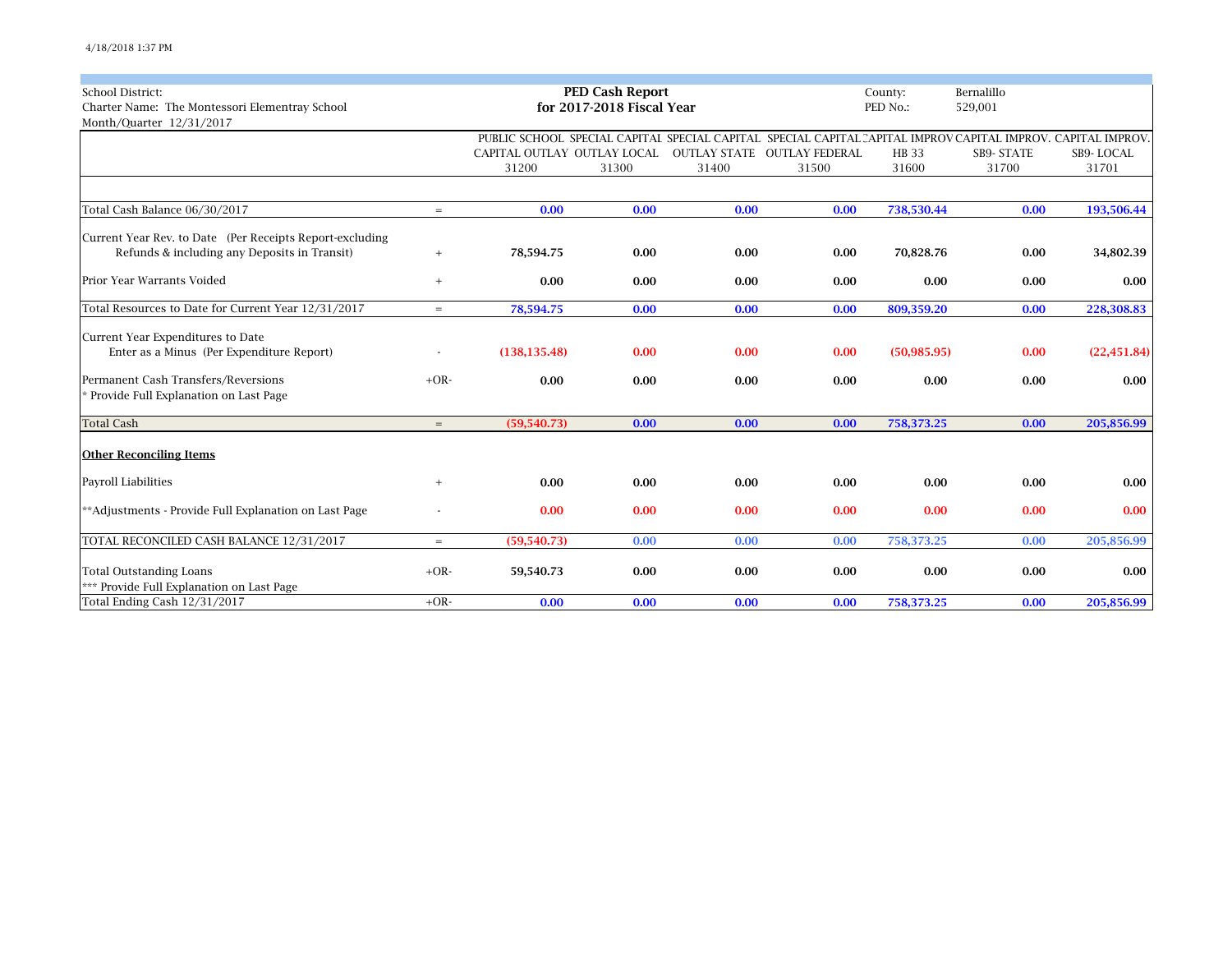| <b>School District:</b>                                  |        |                   | <b>PED Cash Report</b>    |             |                     | County:              | Bernalillo          |                    |
|----------------------------------------------------------|--------|-------------------|---------------------------|-------------|---------------------|----------------------|---------------------|--------------------|
| Charter Name: The Montessori Elementray School           |        |                   | for 2017-2018 Fiscal Year |             |                     | PED No.:             | 529,001             |                    |
| Month/Quarter 12/31/2017                                 |        |                   |                           |             |                     |                      |                     |                    |
|                                                          |        | <b>ENERGY</b>     | ED. TECH                  | PSCOC 20%   | <b>DEBT SERVICE</b> | <b>DEFERRED SICK</b> | ED TECH DEBT        | <b>GRAND TOTAL</b> |
|                                                          |        | <b>EFFICIENCY</b> | <b>EQUIP ACT</b>          | <b>FUND</b> | <b>FUND</b>         | <b>LEAVE FUND</b>    | <b>SERVICE FUND</b> | <b>ALL FUNDS</b>   |
|                                                          |        | 31800             | 31900                     | 32100       | 41000               | 42000                | 43000               |                    |
|                                                          |        |                   |                           |             |                     |                      |                     |                    |
| Total Cash Balance 06/30/2017                            | $=$    | 0.00              | 0.00                      | 0.00        | 0.00                | 0.00                 | 0.00                | 944,428.35         |
| Current Year Rev. to Date (Per Receipts Report-excluding |        |                   |                           |             |                     |                      |                     |                    |
| Refunds & including any Deposits in Transit)             | $^{+}$ | 0.00              | 0.00                      | 0.00        | 0.00                | 0.00                 | 0.00                | 1,572,713.49       |
| Prior Year Warrants Voided                               | $^{+}$ | 0.00              | 0.00                      | 0.00        | 0.00                | 0.00                 | 0.00                | 0.00               |
|                                                          |        |                   |                           |             |                     |                      |                     |                    |
| Total Resources to Date for Current Year 12/31/2017      | $=$    | 0.00              | 0.00                      | 0.00        | 0.00                | 0.00                 | 0.00                | 2,517,141.84       |
| Current Year Expenditures to Date                        |        |                   |                           |             |                     |                      |                     |                    |
| Enter as a Minus (Per Expenditure Report)                |        | 0.00              | 0.00                      | 0.00        | 0.00                | 0.00                 | 0.00                | (1,682,850.29)     |
| Permanent Cash Transfers/Reversions                      | $+OR-$ | 0.00              | 0.00                      | 0.00        | 0.00                | 0.00                 | 0.00                | 0.00               |
| Provide Full Explanation on Last Page                    |        |                   |                           |             |                     |                      |                     |                    |
| <b>Total Cash</b>                                        | $=$    | 0.00              | 0.00                      | 0.00        | 0.00                | 0.00                 | 0.00                | 834,291.55         |
| <b>Other Reconciling Items</b>                           |        |                   |                           |             |                     |                      |                     |                    |
| Payroll Liabilities                                      | $^{+}$ | 0.00              | 0.00                      | 0.00        | 0.00                | 0.00                 | 0.00                | 48,310.84          |
| **Adjustments - Provide Full Explanation on Last Page    |        | 0.00              | 0.00                      | 0.00        | 0.00                | 0.00                 | 0.00                | 19,698.76          |
| TOTAL RECONCILED CASH BALANCE 12/31/2017                 | $=$    | 0.00              | 0.00                      | 0.00        | 0.00                | 0.00                 | 0.00                | 902,301.15         |
| <b>Total Outstanding Loans</b>                           | $+OR-$ | 0.00              | 0.00                      | 0.00        | 0.00                | 0.00                 | 0.00                | 0.00               |
| *** Provide Full Explanation on Last Page                |        |                   |                           |             |                     |                      |                     |                    |
| Total Ending Cash 12/31/2017                             | $+OR-$ | 0.00              | 0.00                      | 0.00        | 0.00                | 0.00                 | 0.00                | 902,301.15         |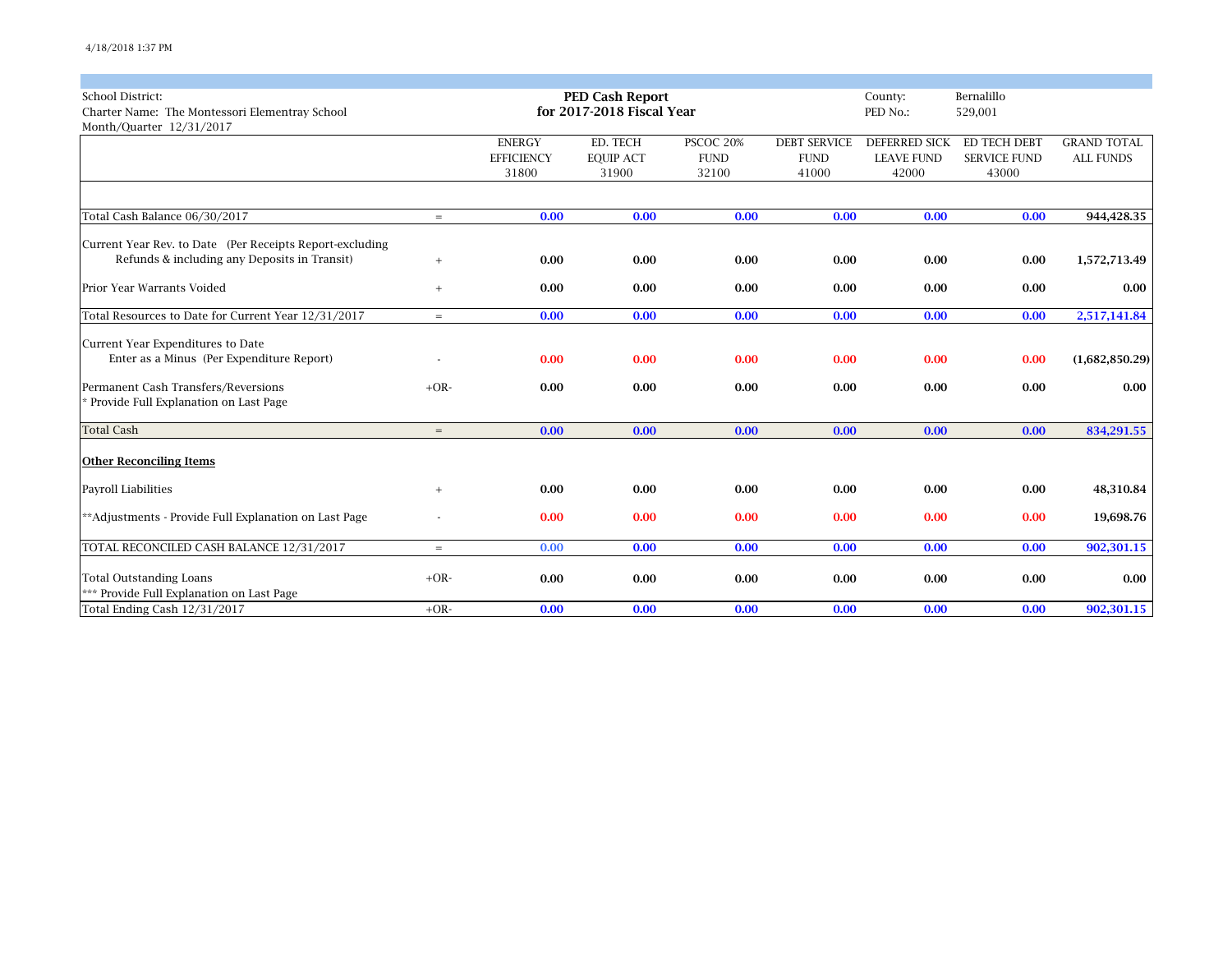## 4/18/2018 1:37 PM

| <b>School District:</b><br>Charter Name: The Montessori Elementray School<br>Month/Quarter 12/31/2017 |             | COUNTY:<br><b>PED Cash Report</b><br>for 2017-2018 Fiscal Year<br>PED No.: |                    |                                       |             |                                 | Bernalillo<br>529001 |                      |
|-------------------------------------------------------------------------------------------------------|-------------|----------------------------------------------------------------------------|--------------------|---------------------------------------|-------------|---------------------------------|----------------------|----------------------|
| B                                                                                                     |             | D                                                                          | E                  |                                       | G           | H                               |                      |                      |
|                                                                                                       |             |                                                                            |                    | $+OR-$                                | $+OR-$      |                                 |                      | $+OR-$               |
| <b>From Bank Statements</b>                                                                           |             |                                                                            |                    | <b>Adjustments to Bank Statement.</b> |             | <b>Adjusted Bank</b><br>Balance | Description          | Adjustment<br>Amount |
|                                                                                                       |             | <b>Statement</b>                                                           | Overnight          | <b>Net Outstanding Items</b>          | Outstanding |                                 |                      |                      |
| <b>Account Name/Type</b>                                                                              | <b>Bank</b> | Balance                                                                    | <b>Investments</b> | (Checks) Deposits Interbank transfers |             |                                 | From line 12 Grand   | 902,301.15           |
|                                                                                                       |             |                                                                            |                    |                                       |             |                                 | <b>Total All</b>     |                      |
| Checking                                                                                              |             | 918,676.67                                                                 | 0.00               | (16, 375.52)                          | 0.00        | 902,301.15                      |                      | 0.00                 |
|                                                                                                       |             |                                                                            | 0.00               | 0.00                                  | 0.00        | 0.00                            |                      | 0.00                 |
|                                                                                                       |             | 0.00                                                                       | 0.00               | 0.00                                  | 0.00        | 0.00                            |                      | 0.00                 |
| <b>Totals</b>                                                                                         |             | 918,676.67                                                                 | 0.00               | (16, 375.52)                          | 0.00        | 902,301.15                      |                      | 902,301.15           |
|                                                                                                       |             |                                                                            |                    |                                       |             |                                 |                      | 0.00                 |

**Please provide Page 1 of each of your Bank Statement(s).**

NOTE: Total Column H must equal total Column J

## \* PERMANENT CASH TRANSFERS/REVERSIONS (LINE 6)

| Please identify all cash transfers and reversions                                                          | <b>FROM</b> | <b>AMOUNT</b>                           | <b>TO</b>      |                                                |
|------------------------------------------------------------------------------------------------------------|-------------|-----------------------------------------|----------------|------------------------------------------------|
| per school district general ledger. Enter the name or fund<br>number on the FROM FUND and TO FUND columns. | <b>FUND</b> | <b>FROM</b>                             | <b>FUND</b>    | <b>Explicit Explanation</b>                    |
| Please list each transaction separately.                                                                   |             | 0.00                                    |                |                                                |
|                                                                                                            |             | 0.00                                    |                |                                                |
|                                                                                                            |             | 0.00                                    |                |                                                |
|                                                                                                            |             | ** OTHER RECONCILING ITEMS (LINE 8 & 9) |                |                                                |
| Please identify all reconciling adjustments                                                                | <b>FROM</b> | <b>AMOUNT</b>                           | T <sub>O</sub> |                                                |
| per school district general ledger. Enter the name or fund                                                 | <b>FUND</b> | <b>FROM</b>                             | <b>FUND</b>    | <b>Explicit Explanation</b>                    |
| number on the FROM FUND and TO FUND columns.<br>Please list each transaction separately.                   |             |                                         |                |                                                |
|                                                                                                            |             | 30.698.76                               |                | 11000 Prior year adjustment                    |
|                                                                                                            |             | (11,000.00)                             |                | 23000 Prior year adjustment                    |
|                                                                                                            |             | *** TOTAL OUTSTANDING LOANS (LINE 11)   |                |                                                |
| Please identify all outstanding loans                                                                      | <b>FROM</b> | <b>AMOUNT</b>                           | <b>TO</b>      |                                                |
| per school district general ledger. Enter the name or fund                                                 | <b>FUND</b> | <b>FROM</b>                             | <b>FUND</b>    | <b>Explicit Explanation</b>                    |
| number on the FROM FUND and TO FUND columns.                                                               |             |                                         |                |                                                |
| Please list each transaction separately.                                                                   |             | 59,540.73                               |                | 31200 Waiting on Lease Assistance reimbursment |
|                                                                                                            |             | 10,346.40                               |                | 24154 Waiting on RFR                           |
|                                                                                                            |             | 20,000.00                               |                | 24101 Waiting on RFR                           |
|                                                                                                            |             | 41,391.00                               |                | 24106 Waiting on RFR                           |

**I, hereby, certify that the information contained in this cash report reconciles to the General Ledger.**